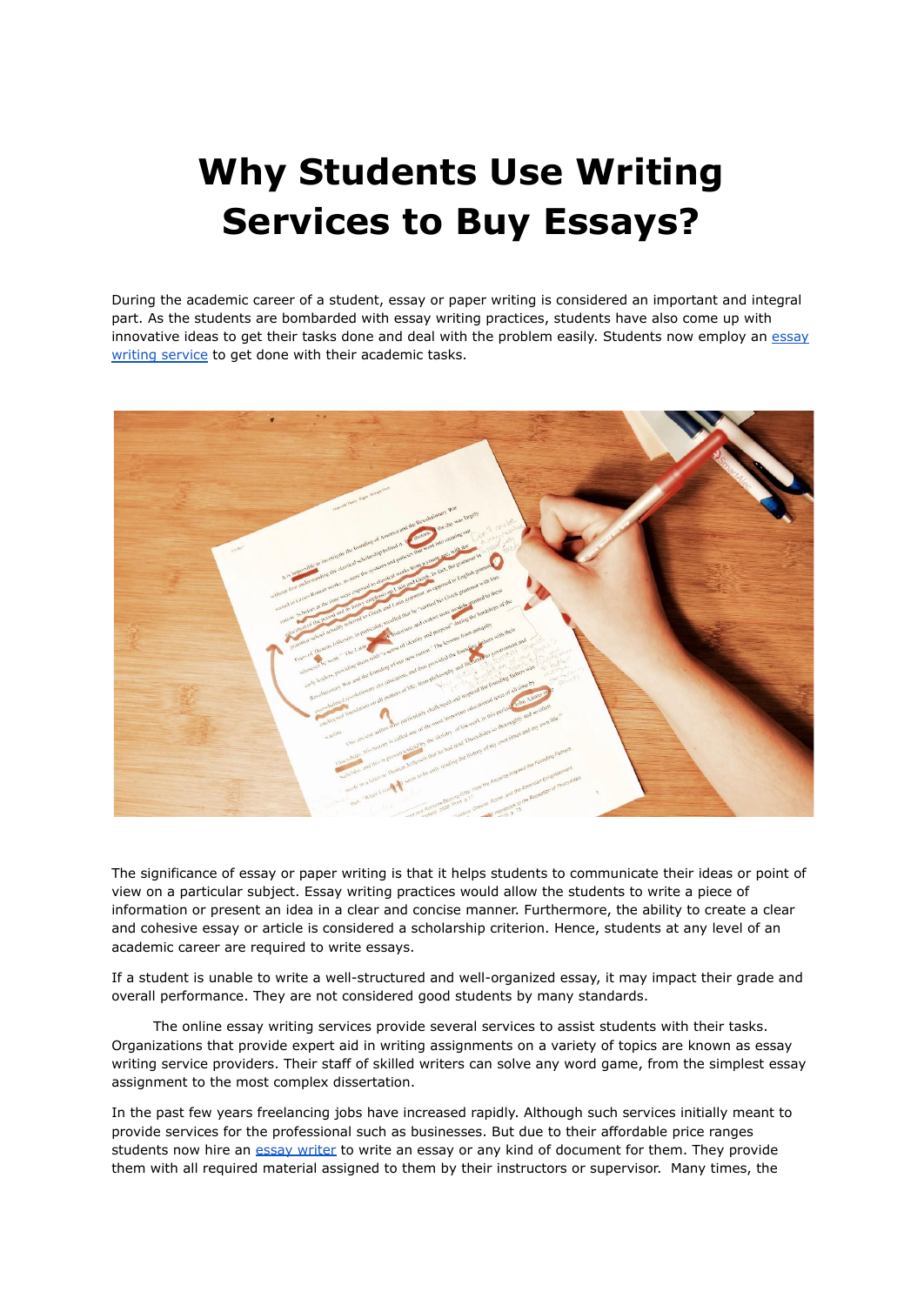expert writers are provided with initial drafts that the writer has to review and make necessary adjustments related to grammar, style of text, and coherence.

## **Provides low cost and fast service**

Essay writing service providers provide the student with relatively low cost and fast services. Students who do not enjoy the writing process and get bored easily should take help from the writing service providers. So that their grade and overall performance are not affected by the poorly written and submitted document. Furthermore, their speedy delivery method facilitates last-minute cramming.

## **Outsourcing your task when you are burdened already**

Sometimes students are burdened with too much work and assignments. In that case, they want and hope to outsource some of their work to get some relief. And as an outcome, they come up with an idea to hand over their assignments to writing service providers. Mental health is very important and increased workload can affect the mental health of students adversely. In that case, you should hire an expert to get done with the task

#### **To meet the short assignment deadlines**

Another reason students need to hire essay [writer](https://www.5staressays.com/) or take help from essay writing service providers is that your supervisor or instructor may give you short deadlines for the assigned work. In that case, you may be unable to get done with the assignment timely. The solution is to take help from an essay writing service provider. They will get done with the task properly and timely.

# **To get help when your first language is not English**

Some of the international students whose native language is not English. They may require taking help from essay writing service providers. Those students face difficulty while reading, understanding, and writing English efficiently and effectively.

# **To get good grades**

Many students are pursuing professional degrees. Such students do not have an interest in writing essays or papers because that does not directly relate to their major. But if they fail to write the essay or paper precisely and coherently. they may get fail in that subject. It may affect their overall performance and ruin the CGPA. In that case, students need to hire experts from essay writing service providers.

#### **When a student excels in every subject except writing essays**

If you are a student who excels in all disciplines except writing essays or papers, you should employ professional essay writers. Because in that case, just the essay writing activity would be a barrier to achieving the maximum possible grade among all pupils. The skilled team of essay writing service providers will ensure that you receive a faultless paper that meets all of the standard requirements and assists you in achieving the greatest possible grade.

Whatever the situation may be, there are several occasions when you will need to hire an expert essay writer or seek assistance from essay writing services in order to have your "write my [essay"](https://www.5staressays.com/) request fulfilled. Some of the reasons you should hire an expert have been enlisted below

#### **When students don't have much interest in writing**